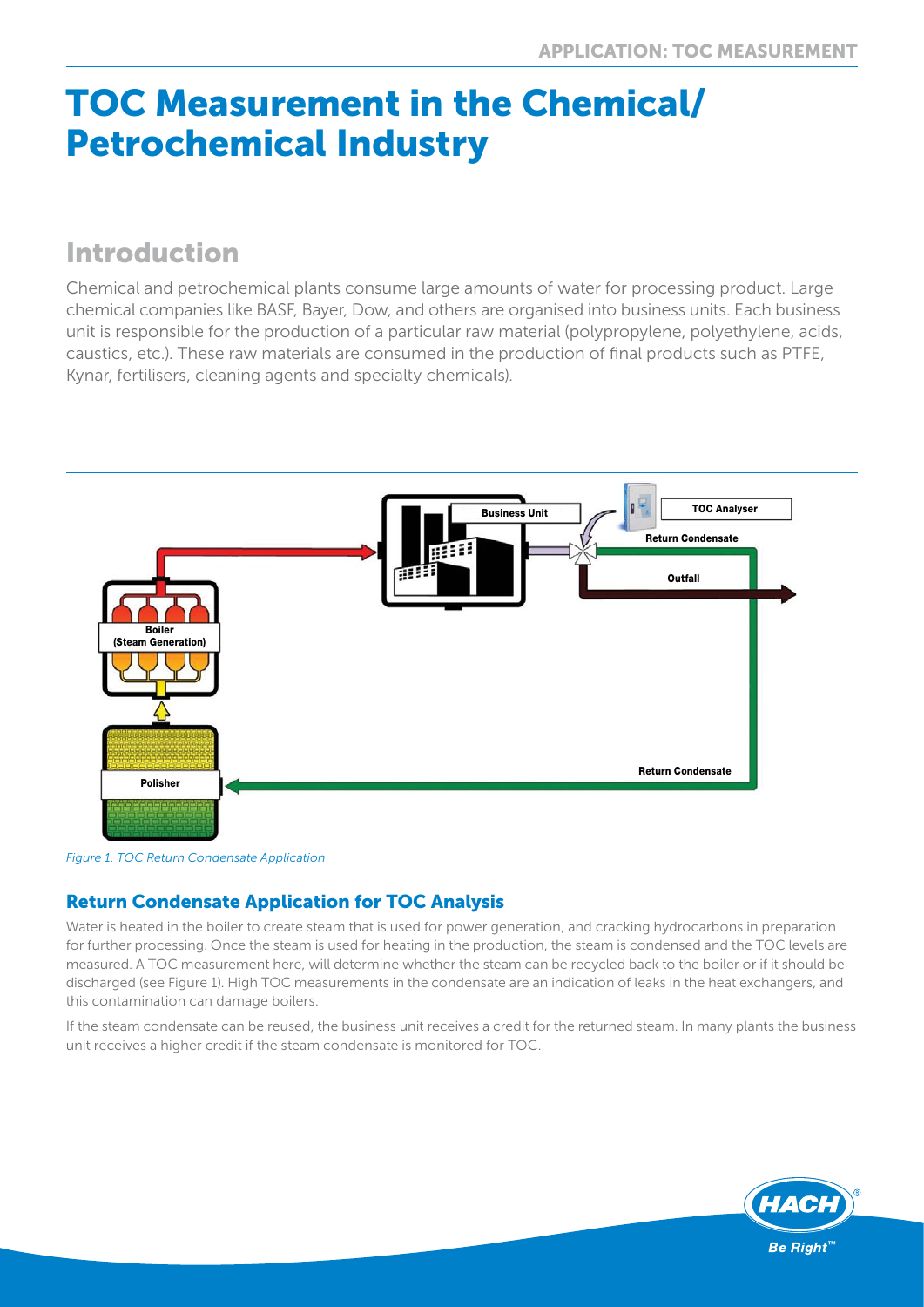Once steam condensate has been sent to the outfall, it is considered consumed, and the business unit is charged for the complete cost of making up new water to replenish the steam condensate that was contaminated. The business units are individually responsible for their own productivity and efficiency based in part on steam consumption. A central steam plant feeds all of the business units at a particular site, and charges the business units according to their usage. Measuring TOC not only makes the use/reuse decision automatic, it provides a gauge for the amount of cleanup that will be necessary.

To be repolished, the steam must be cooled or condensed into water and it must be relatively clean; therefore this application requires low–level monitoring. We recommend a Hach® Biotector B3500c in the range of 0 - 10 mg/L, 0 - 25 mg/L, 0 - 50 mg/L or 0 - 100 mg/L, typically installed between the condenser and the return condensate pipe in a temperature-controlled analyser shelter or in the utilities building.



*Figure 2. TOC Storm Water Application*

## Storm Water Application for TOC Analysis

Chemical and petrochemical plants are surrounded by storm water ditches. These ditches are designed to contain storm water run off during rain conditions or a major spill. Typically storm water run off is permitted for discharge into a body of water, untreated, however because of the nature of chemical and petrochemical processes the storm water may have a high content of organic contaminants. When the TOC measurement is higher than the permitted level, it is diverted into a retention (holding) tank to be slowly released into the wastewater treatment plant. When the TOC measurement is lower than the permitted value, it is discharged untreated.

For example, at a chemical plant, a Hach Biotector B7000 is being used to measure the Total Organic Carbon of the storm water run off. The customer chose the B7000 TOC analyser because the oxidation method allows it to handle high concentrations of hard-to-oxydise organic products in the sample and high salt content. In this application, no filters were installed because the patented oxidation method used by the B7000 can handle particles up to 2 mm in size. The B7000 is also available with a self-cleaning option that cleans the sample path in the instrument after every measurement. This self-cleaning technology allows for maximum up time with minimal service requirements (6-month service intervals). During a storm event a level switch (rain gauge) will actuate a pump to draw sample from the storm water ditch to the analyser (see Figure 2).

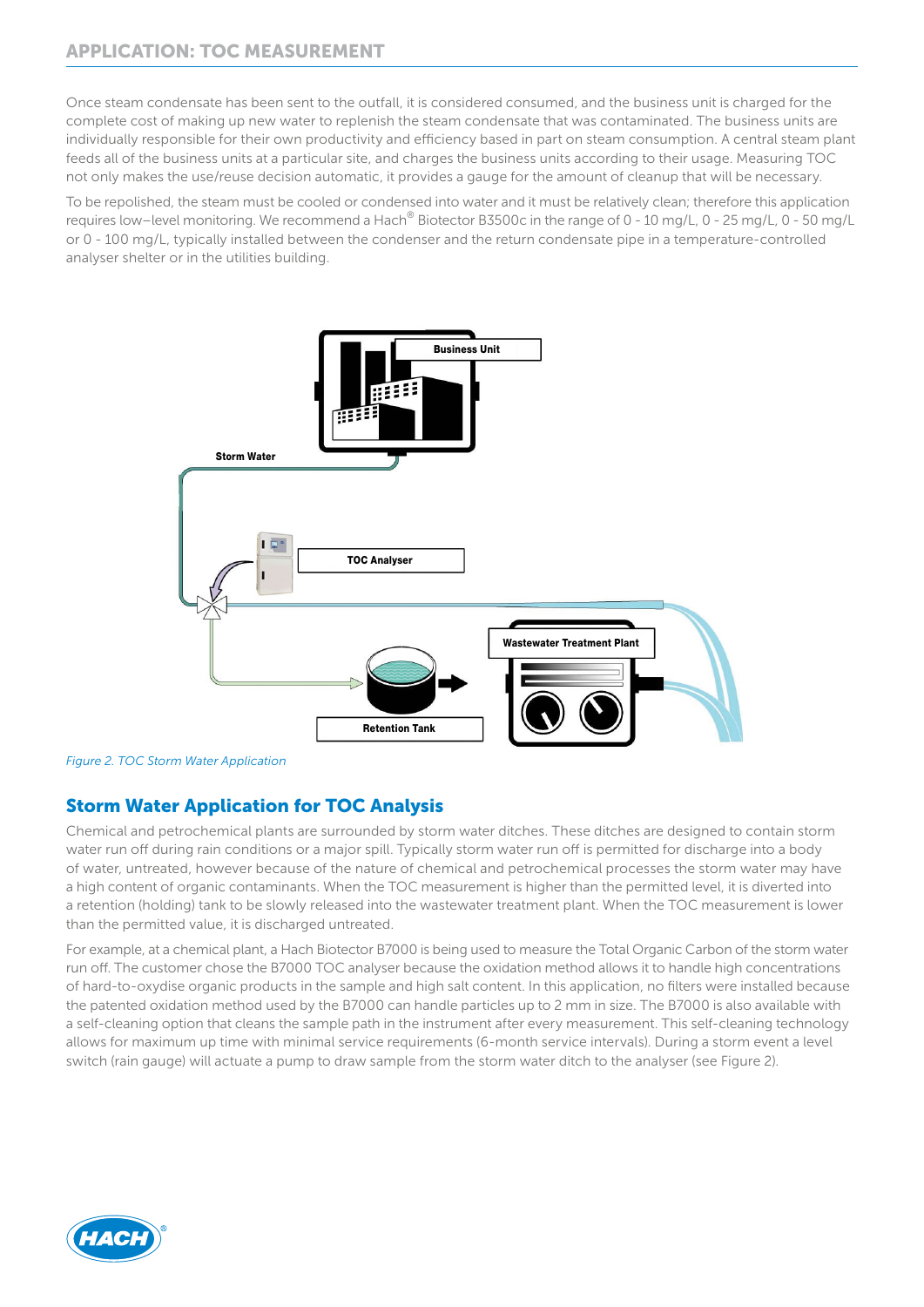

*Figure 3. TOC Applications for Business Unit Outfall, Combined Outfall, and Final Effluent*

#### Business Unit, Combined Outfall, and Final Effluent Applications for TOC Analysis

Because each business unit is judged on its own profitability, process water from each business unit and sometimes each individual stream is monitored for TOC. This assures that the business unit is charged fairly for the clean up. This measurement is typically performed by a Hach Biotector B7000 TOC analyser. The analyser is installed in the water line between the business unit and the waste stream (see Figure 3). Without a TOC measurement at each unit outfall, a combined outfall TOC measurement is taken and all the business units divide the cost of clean up evenly. Then the combined outfall is sent to the wastewater treatment plant for treatment. The Final Effluent is monitored for TOC and will have to meet the discharge permit limits before being discharged into a body of water.